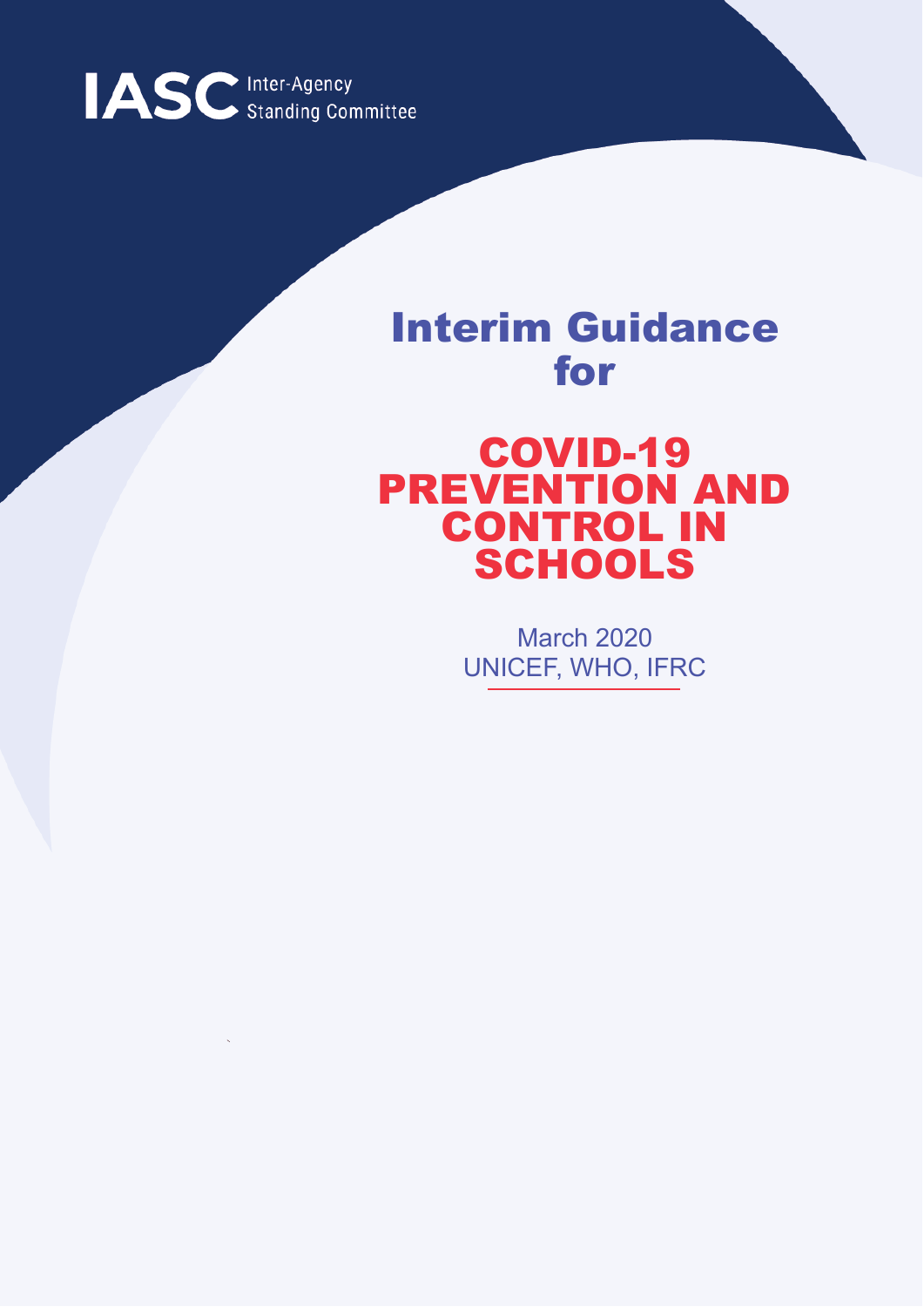

# GUIDANCE FOR COVID-19 PREVENTION AND CONTROL IN SCHOOLS

March 2020





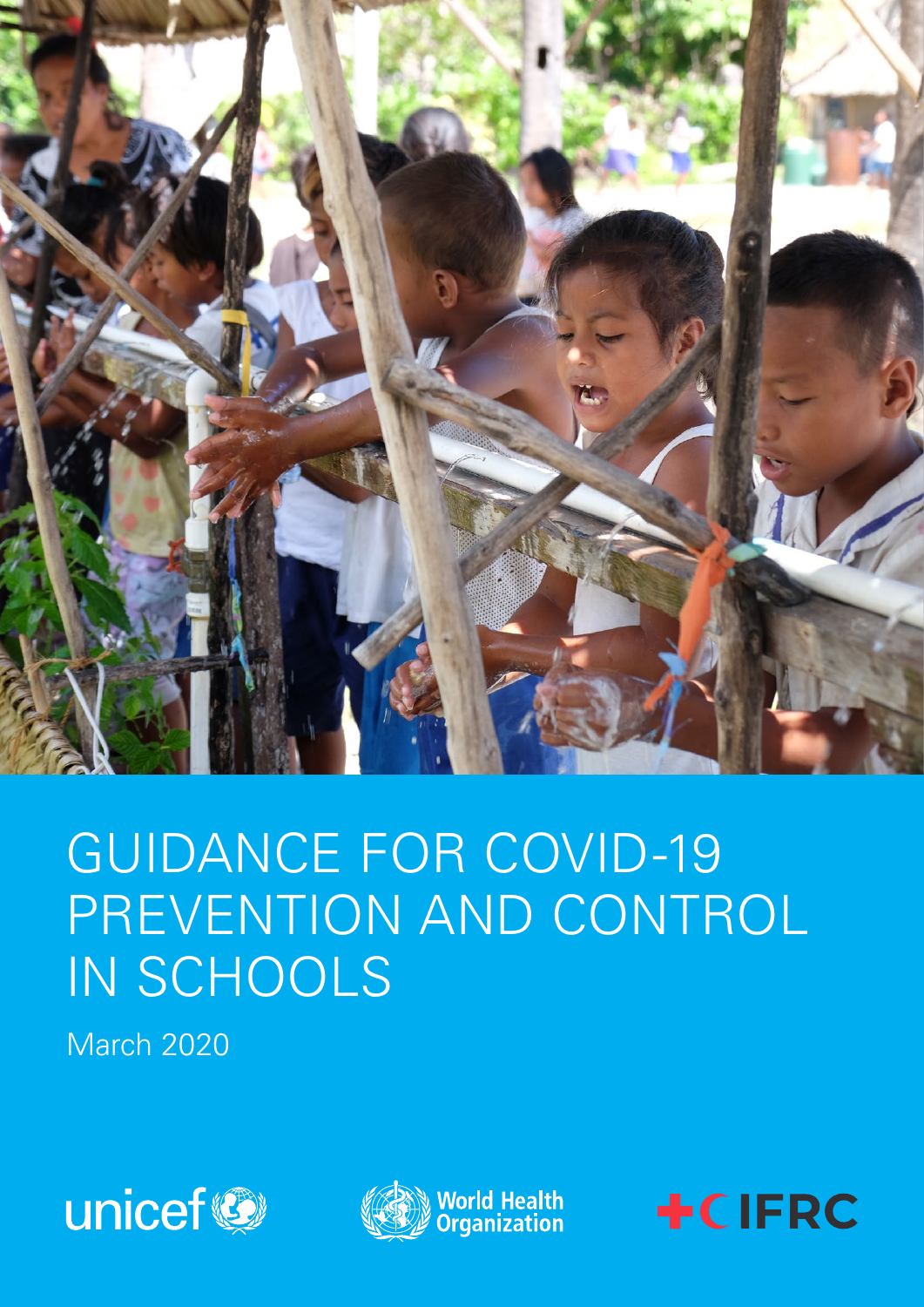**Cover**: Six- to eight-year-olds practicing their handwashing routines at school. © UNICEF/UNI220408/Pacific

#### **Acknowledgements**

This document was written by Lisa Bender (Education UNICEF NYHQ), with technical support from the UNICEF COVID-19 Secretariat members (Carlos Navarro Colorado, Maya Arii & Hugo Razuri) as well as UNICEF WASH, C4D and Child Protection teams. Special thanks to Maida Paisic (UNICEF EAPRO), Le Anh Lan (UNICEF Vietnam), Tserennadmid Nyamkhuu (UNICEF Mongolia), Dr. Maria D Van Kerkhove (WHO) and Gwedolen Eamer (IFRC) for their close collaboration.

### **Contact**

**Lisa Bender** Education in Emergencies Lead lbender@unicef.org UNICEF New York

© United Nations Children's Fund (UNICEF) March 2020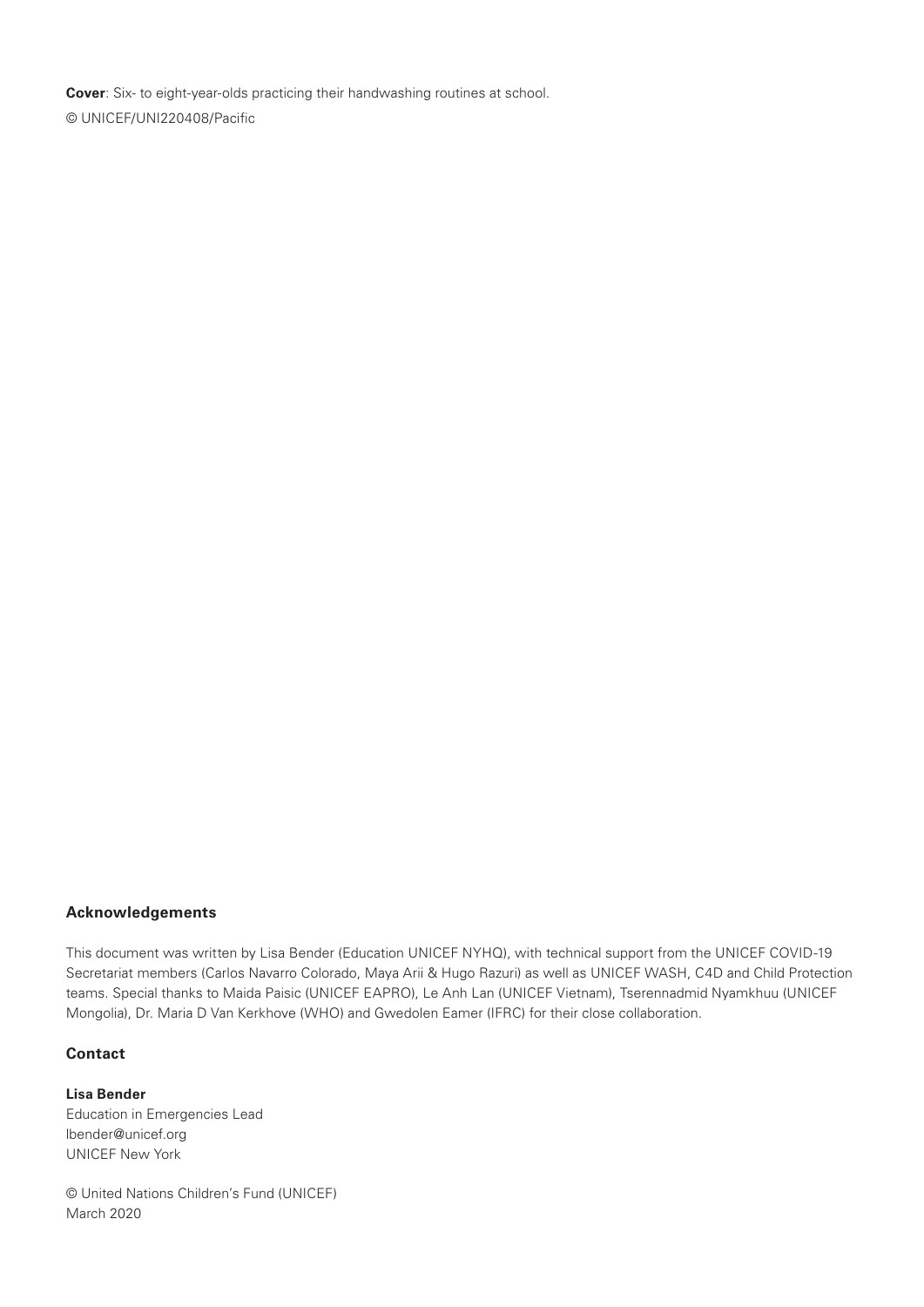## **CONTENTS**

| III. SCHOOL ADMINISTRATORS, TEACHERS AND STAFF  6 |  |
|---------------------------------------------------|--|
|                                                   |  |
|                                                   |  |
| IV. PARENTS/CAREGIVERS AND COMMUNITY MEMBERS 8    |  |
|                                                   |  |
|                                                   |  |
|                                                   |  |
|                                                   |  |
|                                                   |  |
|                                                   |  |
|                                                   |  |
|                                                   |  |
|                                                   |  |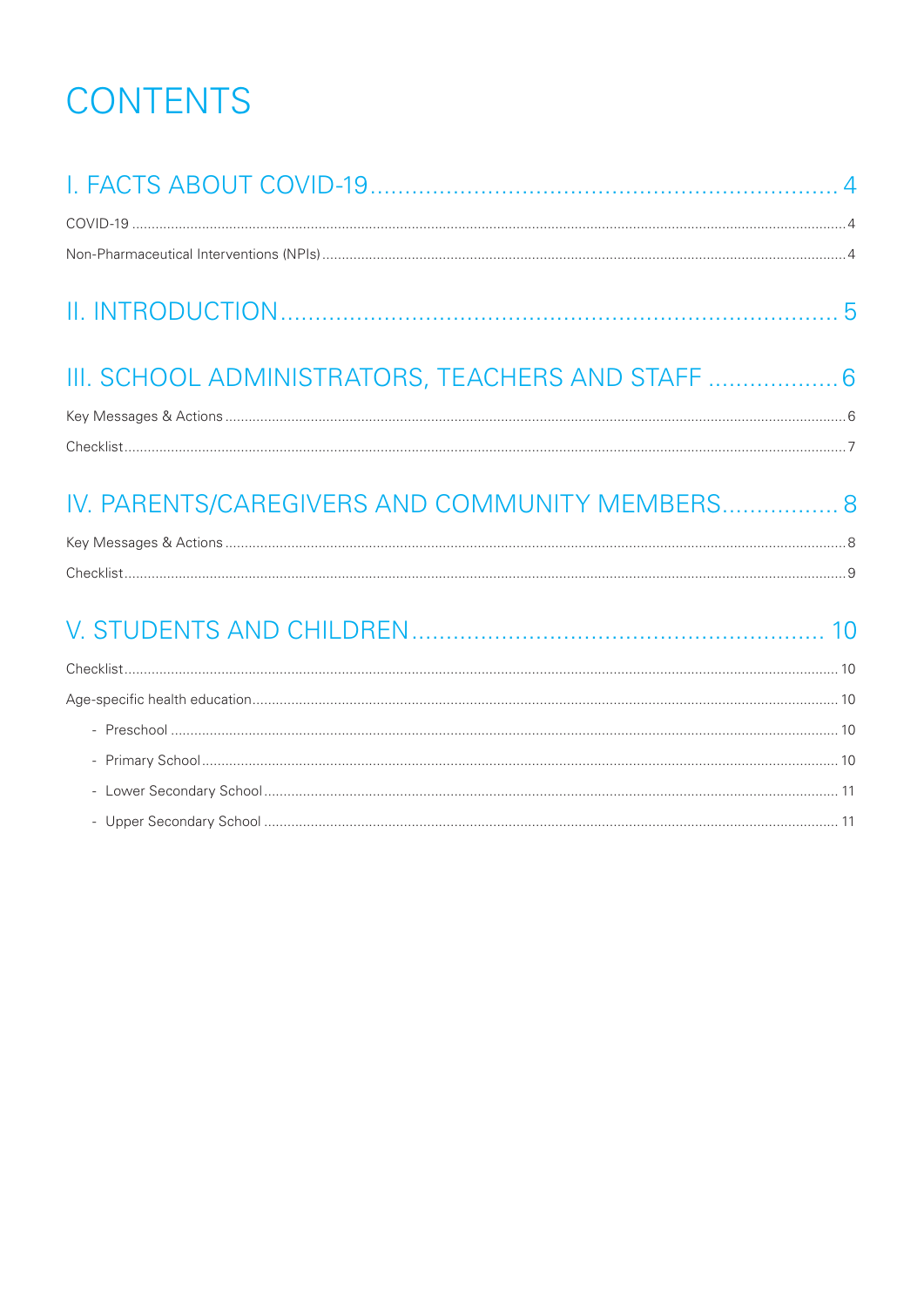## I. FACTS ABOUT COVID-19





## **What is COVID-19?**

COVID-19 is a disease caused by a new strain of coronavirus. 'CO' stands for corona, 'VI' for virus, and 'D' for disease. Formerly, this disease was referred to as '2019 novel coronavirus' or '2019-nCoV.'

The COVID-19 virus is a new virus linked to the same family of viruses as Severe Acute Respiratory Syndrome (SARS) and some types of common cold.

## **What are the symptoms of COVID-19?**

Symptoms can include fever, cough and shortness of breath. In more severe cases, infection can cause pneumonia or breathing difficulties. More rarely, the disease can be fatal. These symptoms are similar to the flu (influenza) or the common cold, which are a lot more common than COVID-19. This is why testing is required to confirm if someone has COVID-19.

## **How does COVID-19 spread?**

The virus is transmitted through direct contact with respiratory droplets of an infected person (generated through coughing and sneezing). Individuals can also be infected from and touching surfaces contaminated with the virus and touching their face (e.g., eyes, nose, mouth). There is currently no evidence to support transmission of COVID-19 associated with food. The COVID-19 virus may survive on surfaces for several hours, but simple disinfectants can kill it.

## **Who is most at risk?**

We are learning more about how COVID-19 affects people every day. Older people, and people with chronic medical conditions, such as diabetes and heart disease, appear to

be more at risk of developing severe symptoms. As this is a new virus, we are still learning about how it affects children and other vulnerable groups. We know it is possible for people of any age to be infected with the virus, but so far there are relatively few cases of COVID-19 reported among children. This is a new virus and we need to learn more about how it affects children. The virus can be fatal in rare cases, so far mainly among older people with pre-existing medical conditions.

## **What is the treatment for COVID-19?**

There is no currently available vaccine for COVID-19. However, many of the symptoms can be treated and getting early care from a healthcare provider can make the disease less dangerous. There are several clinical trials that are being conducted to evaluate potential therapeutics for COVID-19.

### **How can the spread of COVID-19 be slowed down or prevented?**

As with other respiratory infections like the flu or the common cold, public health measures are critical to slow the spread of illnesses. Public health measures are everyday preventive actions that include:

- √ staying home when sick;
- √ covering mouth and nose with flexed elbow or tissue when coughing or sneezing. Dispose of used tissue immediately;
- √ washing hands often with soap and water; and
- √ cleaning frequently touched surfaces and objects.

As we learn more about COVID-19 public health officials may recommend additional actions.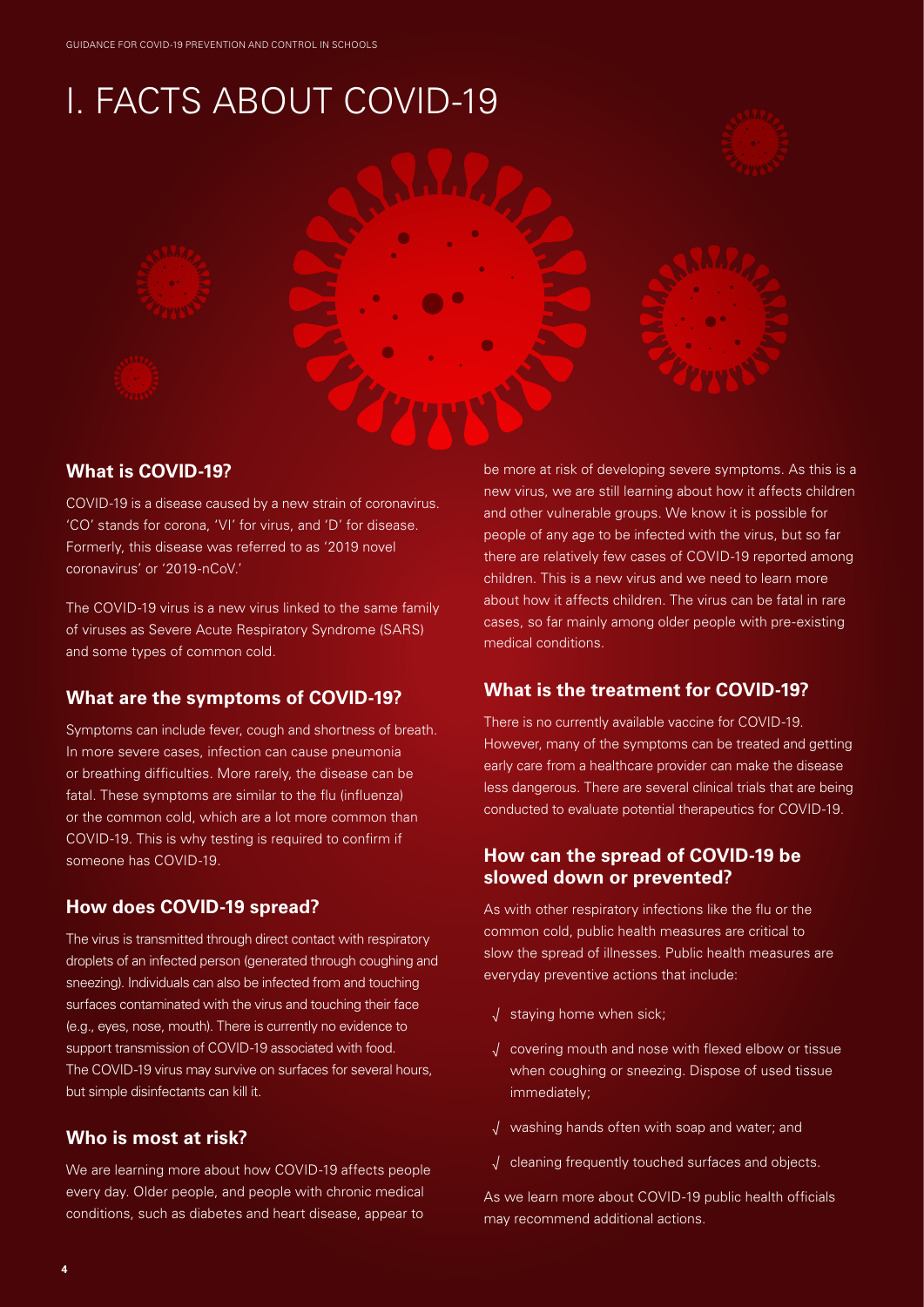## II. INTRODUCTION



**The World Health Organization (WHO) has made the assessment that COVID-19 (coronavirus) can be characterised as a pandemic and the virus has now spread to many countries and territories. While a lot is still unknown about the virus that causes COVID-19, we do know that it is transmitted through direct contact with respiratory droplets of an infected person (generated through coughing and sneezing) Individuals can also be infected from touching surfaces contaminated with the virus and touching their face (e.g., eyes, nose, mouth). While COVID-19 continues to spread it is important that communities take action to prevent further transmission, reduce the impacts of the outbreak and support control measures.** 

The protection of children and educational facilities is particularly important. Precautions are necessary to prevent the potential spread of COVID-19 in school settings; however, care must also be taken to avoid stigmatizing students and staff who may have been exposed to the virus. It is important to remember that COVID-19 does not differentiate between borders, ethnicities, disability status, age or gender. Education settings should continue to be welcoming, respectful, inclusive, and supportive environments to all. Measures taken by schools can prevent the entry and spread of COVID-19 by students and staff who may have been exposed to the virus, while minimizing disruption and protecting students and staff from discrimination.

### **Purpose**

Today, children and young people are global citizens, powerful agents of change and the next generation of caregivers, scientists, and doctors. Any crisis presents the opportunity to help them learn, cultivate compassion and increase resilience while building a safer and more caring community. Having information and facts about COVID-19 will help diminish students' fears and anxieties around the disease and support their ability to cope with any secondary impacts in their lives. This guidance provides key messages and considerations for engaging school administrators, teachers and staff, food handlers, parents, caregivers and community members, as well as children themselves in promoting safe and healthy schools.

The purpose of this document is to provide clear and actionable guidance for safe operations through the prevention, early detection and control of COVID-19 in schools and other educational facilities. The guidance, while specific to countries that have already confirmed the transmission of COVID-19, is still relevant in all other contexts. Education can encourage students to become advocates for disease prevention and control at home, in school, and in their community by talking to others about how to prevent the spread of viruses. Maintaining safe school operations or reopening schools after a closure requires many considerations but, if done well, can promote public health.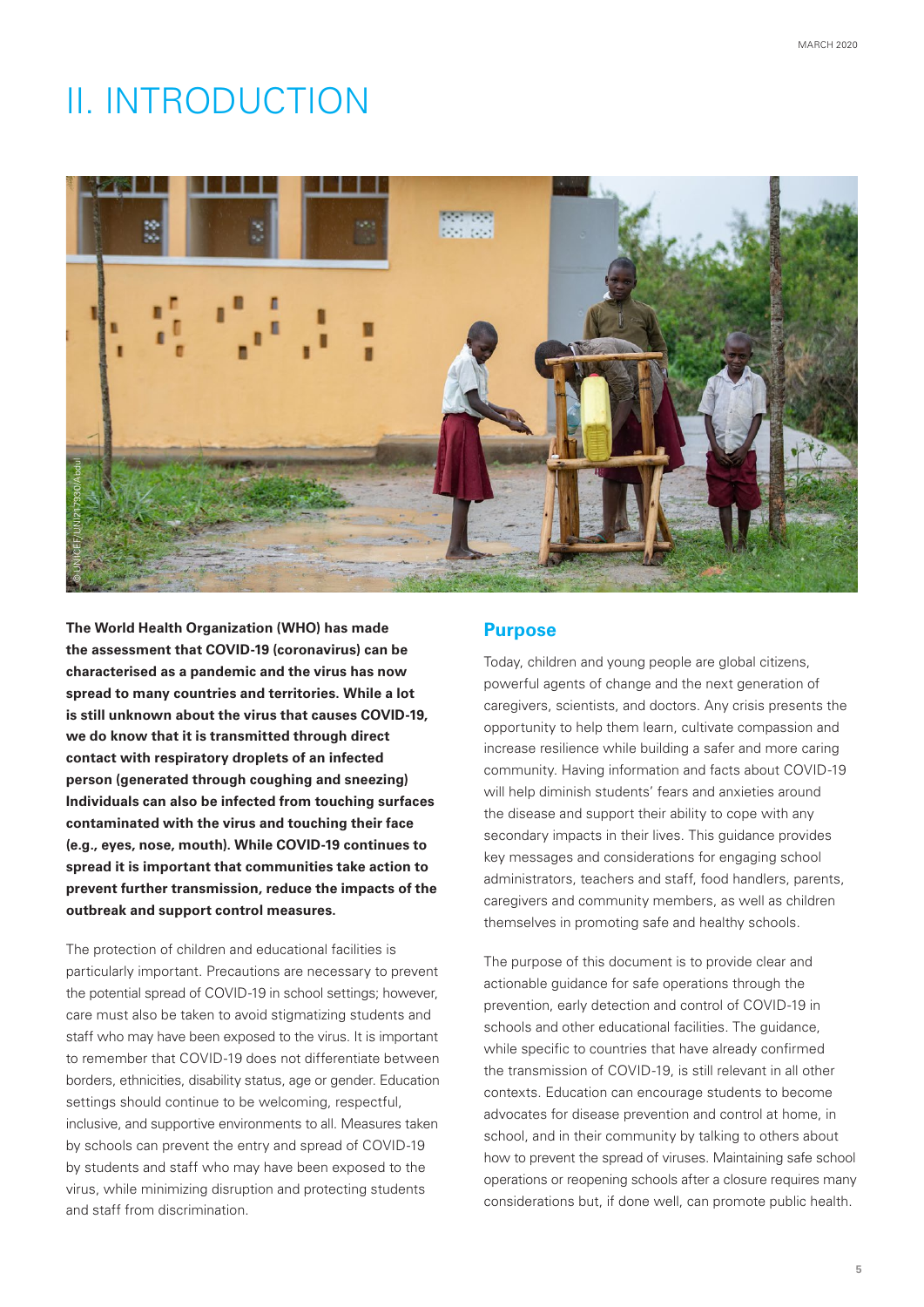## III. SCHOOL ADMINISTRATORS, TEACHERS AND STAFF

### **Key Messages & Actions**

#### **Basic principles**

Following basic principles can help keep students, teachers, and other staff (custodial, food handlers, etc.) safe at school and help stop the spread of this disease. Recommendations for healthy schools are:

- Sick students, teachers and other staff should not come to school
- Schools should enforce regular hand washing with safe water and soap, alcohol rub/hand sanitizer or chlorine solution and, at a minimum, daily disinfection and cleaning of school surfaces
- Schools should provide water, sanitation and waste management facilities and follow environmental cleaning and decontamination procedures
- Schools should promote social distancing (a term applied to certain actions that are taken to slow down the spread of a highly contagious disease, including limiting large groups of people coming together)

#### **Know the latest facts**

Understand basic information about coronavirus disease (COVID-19), including its symptoms, complications, how it is transmitted and how to prevent transmission. Stay informed about COVID-19 through reputable sources such as UNICEF, IFRC, WHO and national health ministry advisories. Be aware of fake information/myths that may circulate by word-of-mouth or online.

#### **Ensure safe school operations**

See 'Checklist on Safe School Environments' below Update or develop school emergency and contingency plans. Work with officials to guarantee schools are not used as shelters, treatment units, etc. Consider cancelling any community events/meetings that usually take place on school premises, based on risk.

Reinforce frequent handwashing and sanitation and procure needed supplies. Prepare and maintain handwashing stations with soap and water, and if possible, place alcoholbased hand rub (hand sanitizers) in each classroom, at entrances and exits, and near lunchrooms and toilets.

Clean and disinfect school buildings, classrooms, kitchens and dining facilities, and especially water and sanitation facilities at least once a day, particularly surfaces that are touched by many people (railings, lunch tables, sports

equipment, door and window handles, toys, teaching and learning aids etc.)

Implement social distancing practices that may include:

- Staggering the beginning and end of the school day
- Cancelling assemblies, sports games and other events that create crowded conditions
- When possible, create space for children's desks to be at least one metre apart
- Teach and model creating space and avoiding unnecessary touching

### **Establish procedures if students or staff become unwell**

Plan ahead with local health authorities, school health staff and update emergency contact lists. Ensure a procedure for separating sick students and staff from those who are well – without creating stigma – and a process for informing parents/caregivers, and consulting with health care providers/health authorities wherever possible. Students/ staff may need to be referred directly to a health facility, depending on the situation/context, or sent home. Share procedures with staff, parents and students ahead of time.

#### **Promote information sharing**

Coordinate and follow guidelines from the national health and education authorities. Share known information with staff, caregivers and students, providing updated information on the disease situation, including prevention and control efforts at school. Reinforce that caregivers should alert the school and health care authorities if someone in their home has been diagnosed with COVID-19 and keep their child at home. Utilize parent-teacher committees and other mechanisms to promote information sharing. Also be sure to address children's questions and concerns, including through the development of childfriendly materials such as posters which can be placed on notice boards, in restrooms, and other central locations.

#### **Adapt school policies where appropriate**

Develop flexible attendance and sick leave policies that encourage students and staff to stay home when sick or when caring for sick family members. Discourage the use of perfect attendance awards and incentives. Identify critical job functions and positions, and plan for alternative coverage by cross-training staff. Plan for possible academic calendar changes, particularly in relation to breaks and exams.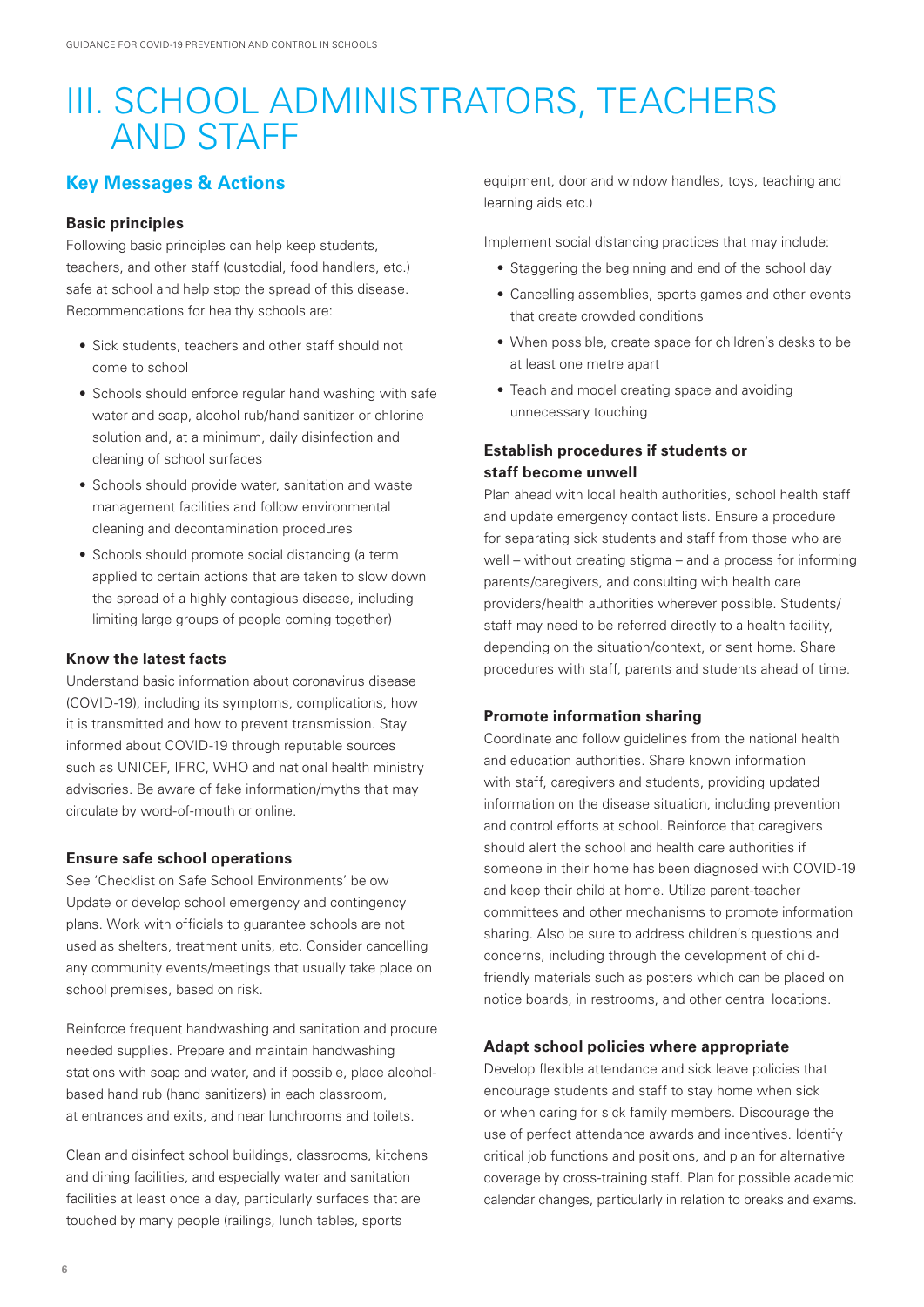#### **Monitor school attendance**

Implement school absenteeism monitoring systems to track student and staff absence and compare against usual absenteeism patterns at the school. Alert local health authorities about large increases in student and staff absenteeism due to respiratory illnesses.

#### **Plan for continuity of learning**

In the case of absenteeism/sick leave or temporary school closures, support continued access to quality education. This can include:

- Use of online/e-learning strategies
- Assigning reading and exercises for home study
- Radio, podcast or television broadcasts of academic content
- Assigning teachers to conduct remote daily or weekly follow up with students
- Review/develop accelerated education strategies

#### **Implement targeted health education**

П

П

П

П

Integrate disease prevention and control in daily activities and lessons. Ensure content is age-, gender-, ethnicity-, and disability-responsive and activities are built into existing subjects. (See Section on Age-Appropriate Health Education).

#### **Address Mental Health/Psychosocial support needs**

Encourage children to discuss their questions and concerns. Explain it is normal that they may experience different reactions and encourage them to talk to teachers if they have any questions or concerns. Provide information in an honest, age-appropriate manner. Guide students on how to support their peers and prevent exclusion and bullying. Ensure teachers are aware of local resources for their own well-being. Work with school health workers/social workers to identify and support students and staff who exhibit signs of distress.

#### **Support vulnerable populations**

Work with social service systems to ensure continuity of critical services that may take place in schools such as health screenings, feeding programs or therapies for children with special needs. Consider the specific needs of children with disabilities, and how marginalized populations may be more acutely impacted by the illness or its secondary effects. Examine any specific implications for girls that may increase their risk, such as responsibility for taking care of the sick at home, or exploitation when out of school. Systems that protect children, including family and community structures, may break down in areas of infection, even when school remains open. Specific measures should be implemented to protect girls and boys from the risk of sexual abuse and exploitation at home, school and in the community with changing dynamics of risk imposed by COVID 19.

#### **CHECKLIST FOR SCHOOL ADMINISTRATORS, TEACHERS AND STAFF**

- **1. Work with local authorities and health officials to ensure educational facilities are not used as health**  П **treatment or quarantine centers, as shelters or for any other non-educational purposes, even on a temporary basis**
	- **2. Promote and demonstrate regular hand washing and positive hygiene behaviors and monitor their uptake. Ensure adequate, clean and separate toilets for girls and boys**
		- Ensure soap and safe water is available at age-appropriate hand washing stations
		- Encourage frequent and thorough washing (at least 20 seconds)
		- Place hand sanitizers in toilets, classrooms, halls, and near exits where possible
		- Ensure adequate, clean and separate toilets or latrines for girls and boys that are within a safe distance
		- Post signs encouraging good hand and respiratory hygiene practices

**3. Clean and disinfect school buildings, classrooms, kitchens and dining facilities, and especially water and sanitation facilities at least once a day, particularly surfaces that are touched by many people (railings, lunch tables, sports equipment, door and window handles, toys, teaching and learning aids etc.)** 

- Use sodium hypochlorite at 0.5% (equivalent 5000ppm) for disinfecting surfaces and 70% ethyl alcohol for disinfection of small items, and ensure appropriate equipment for cleaning staff

- **4. Increase air flow and ventilation where climate allows (open windows, use air conditioning where available, etc.)**
	- **5. Ensure safe preparation and (where applicable) service of food**
		- Enforce frequent handwashing for all cooks, food handlers, cashiers and other food service personnel - Sanitize cookware, plates, cups and cutlery regularly and plan for distribution that minimizes handling
		- Stagger meal times to diminish crowds and allow time for cleaning and disinfecting between shift
	- **6. Ensure trash is removed daily and disposed of safely**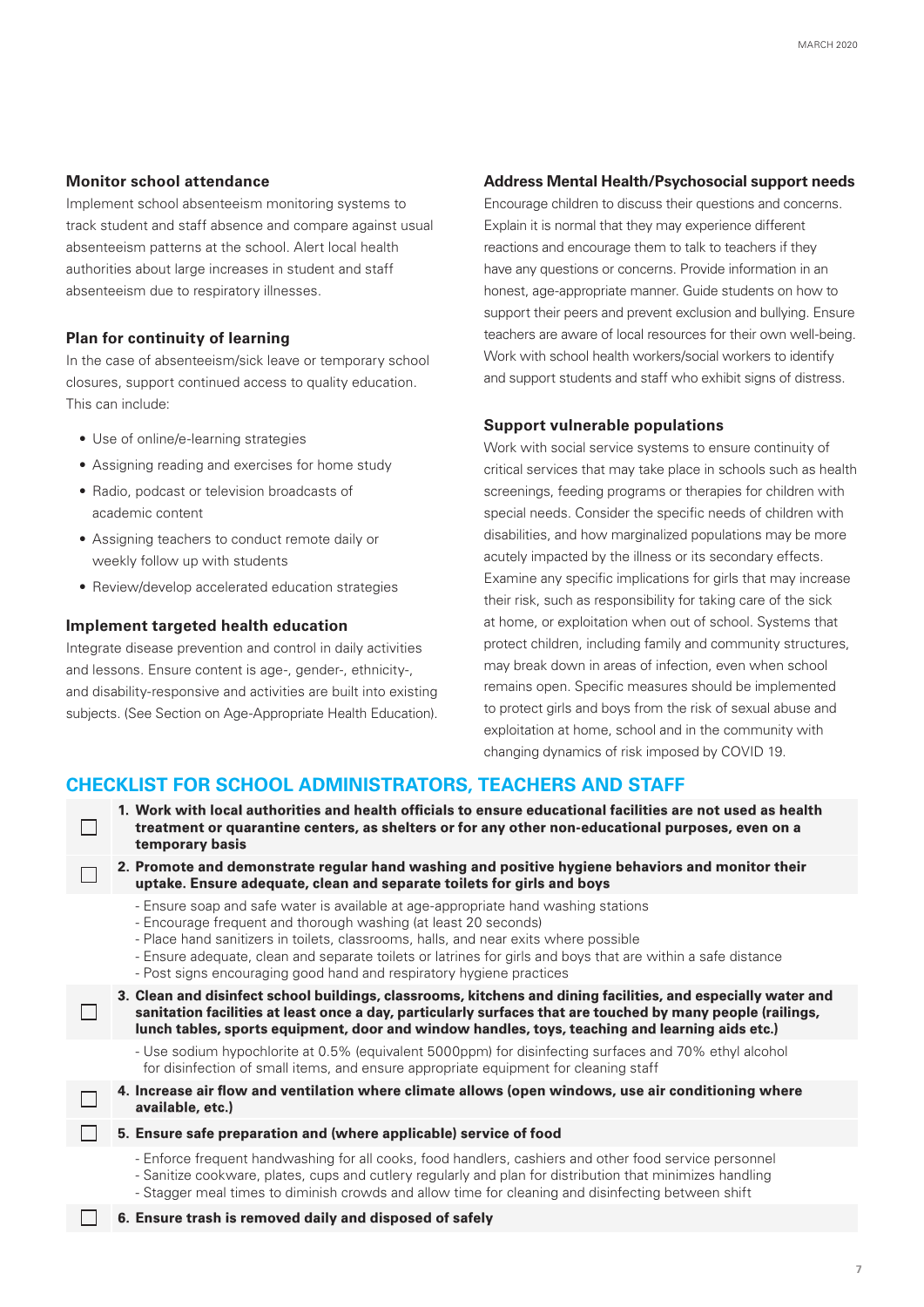## IV. PARENTS/CAREGIVERS AND COMMUNITY MEMBERS

### **Key Messages & Actions**

COVID-19 is a new virus and we are still learning about how it affects children. We know it is possible for people of any age to be infected with the virus, but so far there have been relatively few cases of COVID-19 reported among children. The virus can be fatal in cases, so far mainly among older people with pre-existing medical conditions.

#### **Know the latest facts**

Understand basic information about coronavirus disease (COVID-19), including its symptoms, complications, how it is transmitted and how to prevent transmission. Stay informed about COVID-19 through reputable sources such as UNICEF and WHO and national health ministry advisories. Be aware of fake information/myths that may circulate by word-of-mouth or online.

### **Recognize the symptoms of COVID-19 (coughing, fever, shortness of breath) in your child**

Seek medical advice by first calling your health facility/ provider and then take your child in, if advised. Remember that symptoms of COVID-19 such as cough or fever can be similar to those of the flu, or the common cold, which are a lot more common. If your child is sick, keep them home from school and notify the school of your child's absence and symptoms. Request reading and assignments so that students can continue learning while at home. Explain to your child what is happening in simple words and reassure them that they are safe.

#### **Keep children in school when healthy**

If your child isn't displaying any symptoms such as a fever or cough it's best to keep them in school – unless a public health advisory or other relevant warning or official advice has been issued affecting your child's school.

Instead of keeping children out of school, teach them good hand and respiratory hygiene practices for school and elsewhere, like frequent handwashing (see below), covering a cough or sneeze with a flexed elbow or tissue, then throwing away the tissue into a closed bin, and not touching their eyes, mouths or noses if they haven't properly washed their hands.

#### **Washing hands properly**

- Step 1: Wet hands with safe running water
- Step 2: Apply enough soap to cover wet hands
- Step 3: Scrub all surfaces of the hands including backs of hands, between fingers and under nails – for at least 20 seconds
- Step 4: Rinse thoroughly with running water
- Step 5: Dry hands with a clean, dry cloth, single-use towel or hand drier as available

Wash your hands often, especially before and after eating; after blowing your nose, coughing, or sneezing; going to the bathroom/ toilets/latrines and whenever your hands are visibly dirty. If soap and water are not readily available, use an alcohol-based hand sanitizer with at least 60% alcohol. Always wash hands with soap and water, if hands are visibly dirty.

#### **Help children cope with the stress**

Children may respond to stress in different ways. Common responses include having difficulties sleeping, bedwetting, having pain in the stomach or head, and being anxious, withdrawn, angry, clingy or afraid to be left alone. Respond to children's reactions in a supportive way and explain to them that they are normal reactions to an abnormal situation. Listen to their concerns and take time to comfort them and give them affection, reassure them they're safe and praise them frequently.

If possible, create opportunities for children to play and relax. Keep regular routines and schedules as much as possible, especially before they go to sleep, or help create new ones in a new environment. Provide age-appropriate facts about what has happened, explain what is going on and give them clear examples on what they can do to help protect themselves and others from infection. Share information about what could happen in a reassuring way.

For example, if your child is feeling sick and staying at home or the hospital, you could say, "You have to stay at home/at the hospital because it is safer for you and your friends. I know it is hard (maybe scary or even boring) at times, but we need to follow the rules to keep ourselves and others safe. Things will go back to normal soon."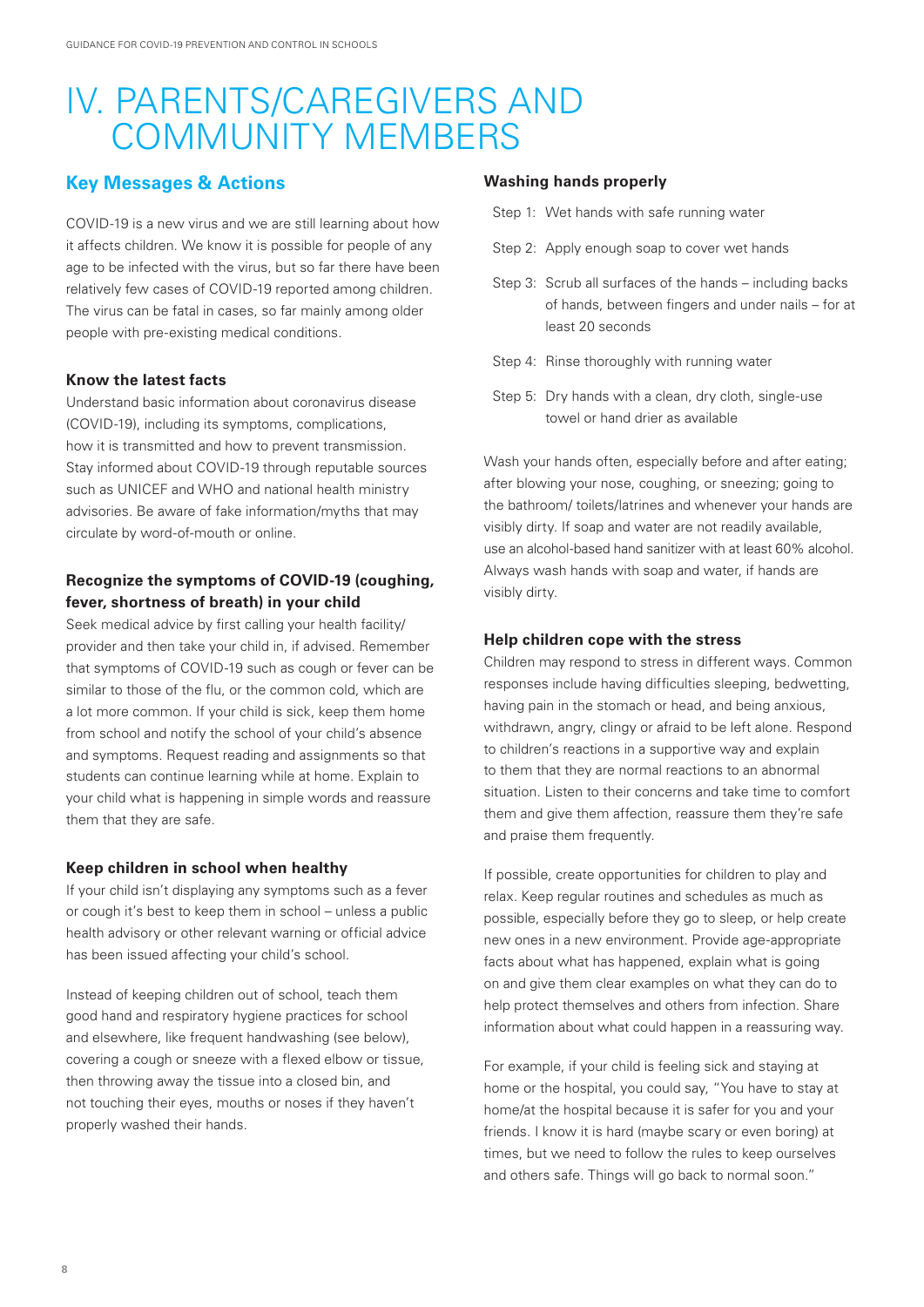## **CHECKLIST FOR PARENTS/CAREGIVERS & COMMUNITY MEMBERS**

 $\Box$ 

 $\Box$ 

П

 $\Box$ 

#### **2. Teach and model good hygiene practices for your children**

- Wash your hands with soap and safe water frequently. If soap and water are not readily available, use an alcohol-based hand sanitizer with at least 60% alcohol. Always wash hands with soap and water, if hands are visibly dirty

**1. Monitor your child's health and keep them home from school if they are ill or have a specific medical** 

- Ensure that safe drinking water is available and toilets or latrines are clean and available at home
- Ensure waste is safely collected, stored and disposed of

**condition that may make them more at risk**

- Cough and sneeze into a tissue or your elbow and avoid touching your face, eyes, mouth, nose
- **3. Encourage your children to ask questions and express their feelings with you and their teachers. Remember that your child may have different reactions to stress; be patient and understanding.**

**4. Prevent stigma by using facts and reminding students to be considerate of one another**

**CC** 

**5. Coordinate with the school to receive information and ask how you can support school safety efforts (through parent-teacher committees, etc.)** 

## **Protect yourself and loved ones** from coronavirus.

**Wash** your hands regularly with soap and water.

**Cover** your mouth and nose while sneezing or coughing.



**Avoid close contact with** anvone who has a cold or flu-like symptoms.

If you have fever, cough and difficulty breathing, seek medical care early.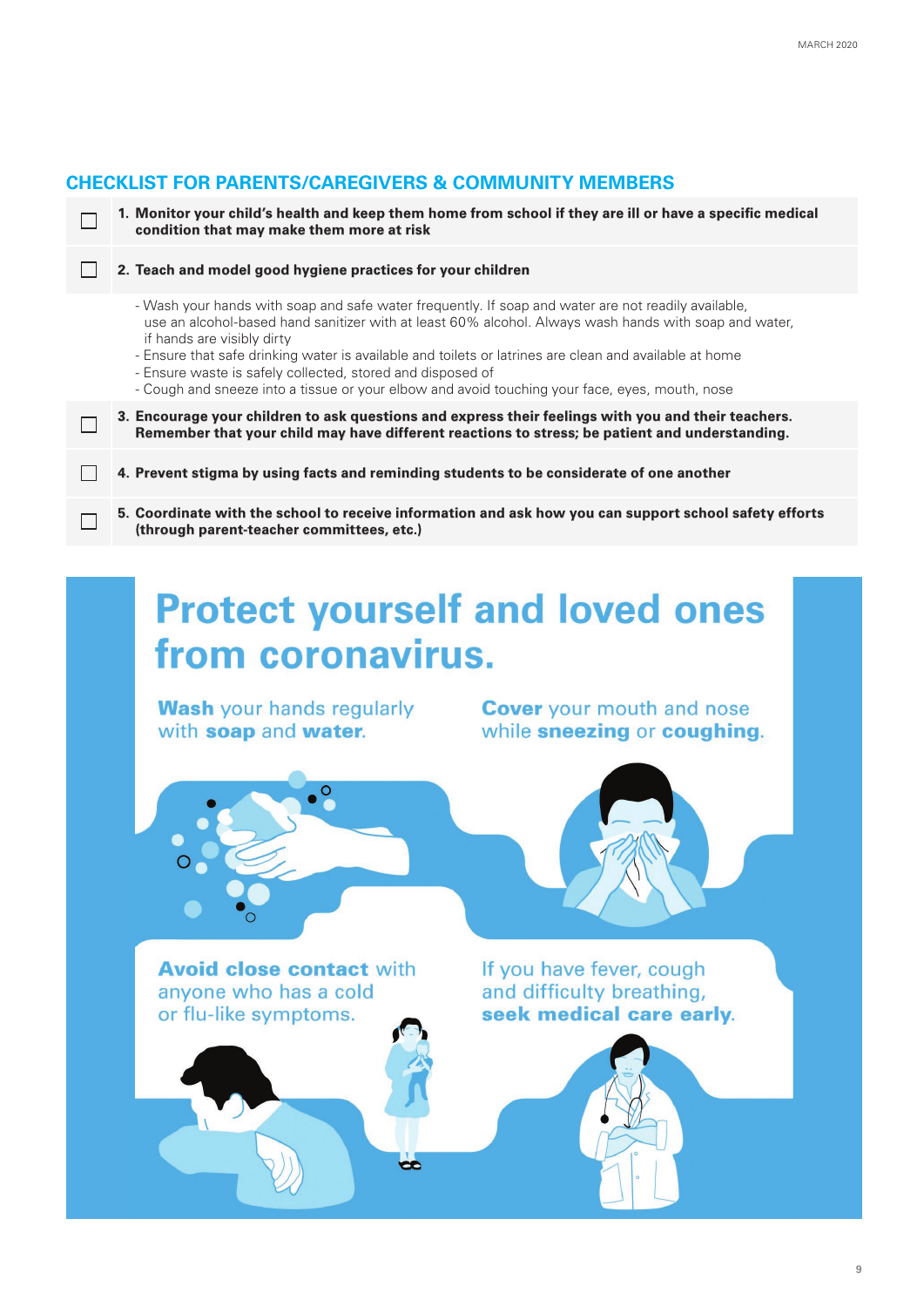## V. STUDENTS AND CHILDREN

Children and young people should understand basic, age-appropriate information about coronavirus disease (COVID-19), including its symptoms, complications, how it is transmitted and how to prevent transmission. Stay informed about COVID-19 through reputable sources such as UNICEF, WHO and national health ministry advisories. Be aware of fake information/myths that may circulate by word-of-mouth or online.

## **CHECKLIST FOR STUDENTS AND CHILDREN**

**1. In a situation like this it is normal to feel sad, worried, confused, scared or angry. Know that you are**   $\Box$ **not alone and talk to someone you trust, like your parent or teacher so that you can help keep yourself and your school safe and healthy.** - Ask questions, educate yourself and get information from reliable sources П **2. Protect yourself and others** - Wash your hands frequently, always with soap and water for at least 20 seconds - Remember to not touch your face - Do not share cups, eating utensils, food or drinks with others **3. Be a leader in keeping yourself, your school, family and community healthy.**  - Share what you learn about preventing disease with your family and friends, especially with younger children - Model good practices such as sneezing or coughing into your elbow and washing your hands, especially for younger family members **4. Don't stigmatize your peers or tease anyone about being sick; remember that the virus doesn't follow**  П **geographical boundaries, ethnicities, age, ability or gender. 5. Tell your parents, another family member, or a caregiver if you feel sick, and ask to stay home.**  $\Box$ 

## **Age-specific health education**

Below are suggestions on how to engage students of different ages on preventing and controlling the spread of COVID-19 and other viruses. Activities should be contextualized further based on the specific needs of children (language, ability, gender, etc.).

### **Preschool**

- Focus on good health behaviors, such as covering coughs and sneezes with the elbow and washing hands frequently
- Sing a song while washing hands to practice the recommended 20 second duration.
- Children can "practice" washing their hands with hand sanitizer
- Develop a way to track hand washing and reward for frequent/timely hand washing
- Use puppets or dolls to demonstrate symptoms (sneezing, coughing, fever) and what to do if they feel

sick (i.e. their head hurts, their stomach hurts, they feel hot or extra tired) and how to comfort someone who is sick (cultivating empathy and safe caring behaviors)

• Have children sit further apart from one another, have them practice stretching their arms out or 'flap their wings', they should keep enough space to not touch their friends.

#### **Primary School**

- Make sure to listen to children's concerns and answer their questions in an age-appropriate manner; don't overwhelm them with too much information. Encourage them to express and communicate their feelings. Discuss the different reactions they may experience and explain that these are normal reactions to an abnormal situation.
- Emphasize that children can do a lot to keep themselves and others safe.
	- Introduce the concept of social distancing (standing further away from friends, avoiding large crowds, not touching people if you don't need to, etc.)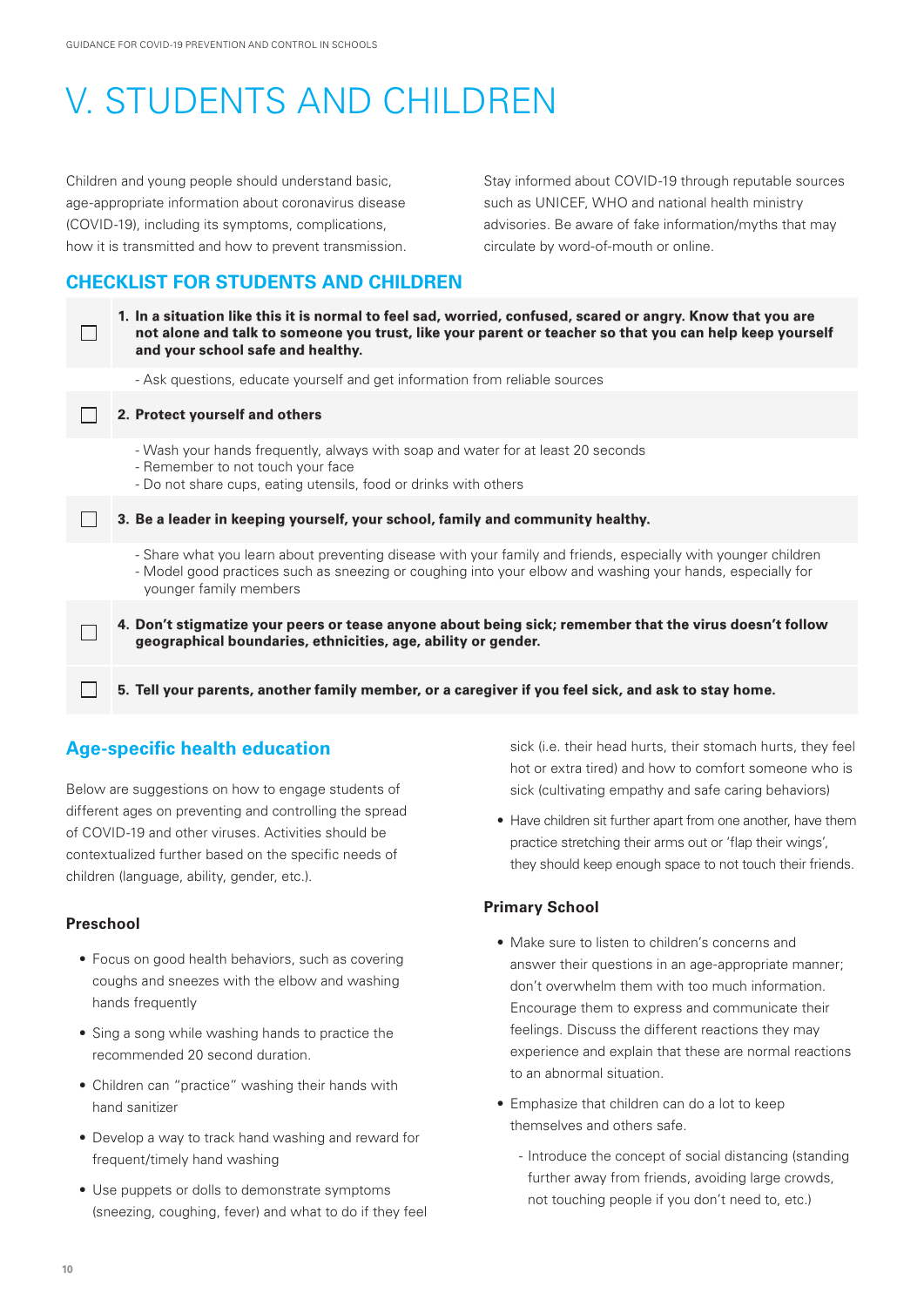- Focus on good health behaviors, such as covering coughs and sneezes with the elbow and washing hands
- Help children understand the basic concepts of disease prevention and control. Use exercises that demonstrate how germs can spread. For example, by putting colored water in a spray bottle and spraying over a piece of white paper. Observe how far the droplets travel.
- Demonstrate why it is important to wash hands for 20 seconds with soap and water.
	- Put a small amount of glitter in students' hands and have them wash them with just water, notice how much glitter remains, then have them wash for 20 seconds with soap and water
- Have students analyze texts to identify high risk behaviors and suggest modifying behaviors.
	- For example, a teacher comes to school with a cold. He sneezes and covers it with his hand. He shakes hands with a colleague. He wipes his hands after with a handkerchief then goes to class to teach. What did the teacher do that was risky? What should he have done instead?

#### **Lower Secondary School**

- Make sure to listen to students' concerns and answer their questions.
- Emphasize that students can do a lot to keep themselves and others safe.
	- Introduce the concept of social distancing
	- Focus on good health behaviors, such as covering coughs and sneezes with the elbow and washing hands
	- Remind students that they can model healthy behaviors for their families
- Encourage students to prevent and address stigma
	- Discuss the different reactions they may experience and explain these are normal reactions to an abnormal situation. Encourage them to express and communicate their feelings
- Build students' agency and have them promote facts about public health.
	- Have students make their own Public Service Announcements through school announcements and posters
- Incorporate relevant health education into other subjects
	- Science can cover the study of viruses, disease transmission and the importance of vaccinations
	- Social studies can focus on the history of pandemics and evolution of policies on public health and safety
	- Media literacy lessons can empower students to be critical thinkers and makers, effective communicators and active citizens

#### **Upper Secondary School**

- Make sure to listen to students' concerns and answer their questions.
- Emphasize that students can do a lot to keep themselves and others safe.
	- Introduce the concept of social distancing
	- Focus on good health behaviors, such as covering coughs and sneezes with the elbow and washing hands
	- Discuss the different reactions they may experience and explain these are normal reactions to an abnormal situation. Encourage them to express and communicate their feelings.
- Incorporate relevant health education into other subjects
	- Science courses can cover the study of viruses, disease transmission and the importance of vaccinations
	- Social studies can focus on the history of pandemics and their secondary effects and investigate how public policies can promote tolerance and social cohesion.
- Have students make their own Public Service Announcements via social media, radio or even local TV broadcasting
	- Media literacy lessons can empower students to be critical thinkers and makers, effective communicators and active citizens
	- Encourage students to prevent and address stigma.